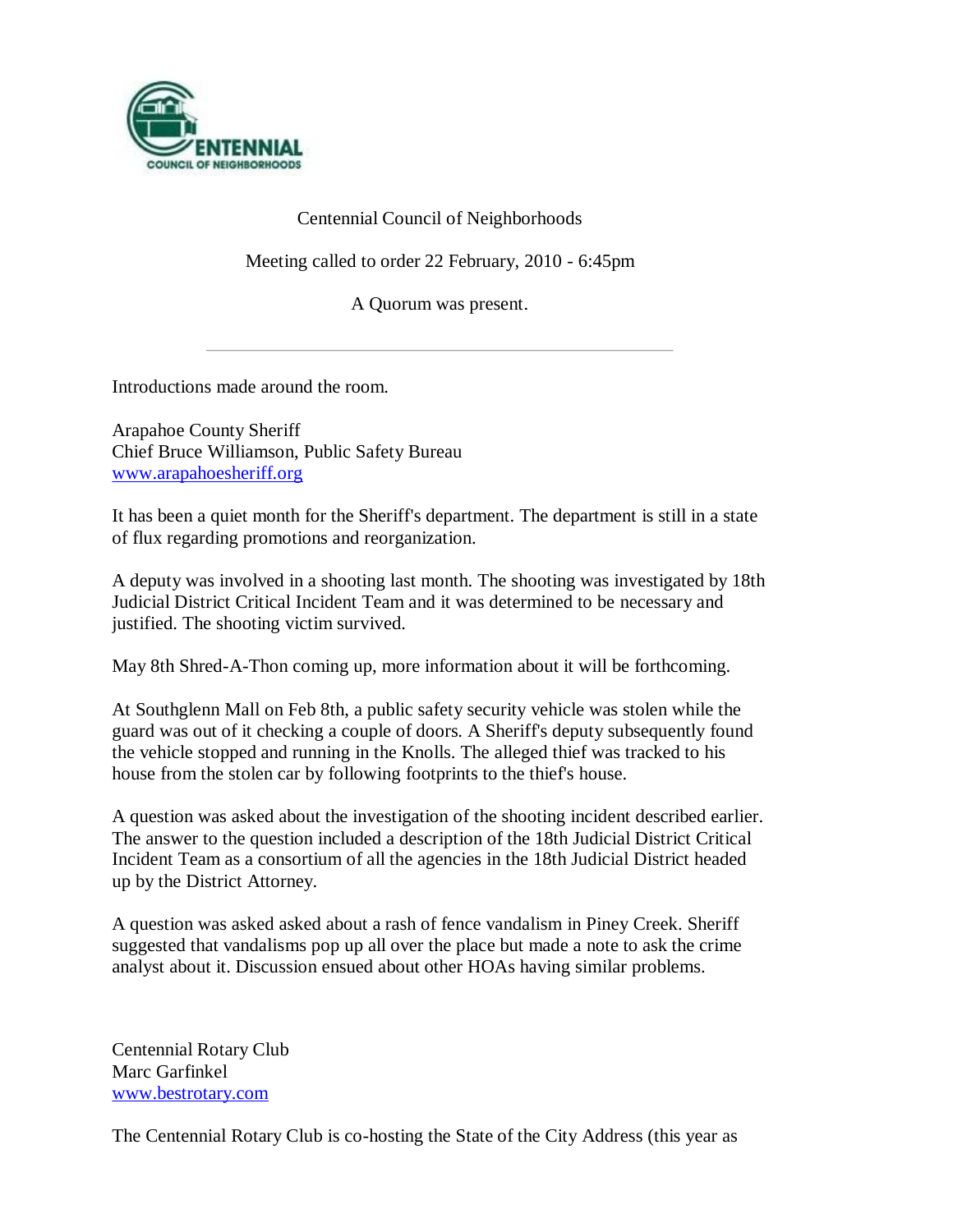well as the last five years) with the City and some prestigious corporations who are doing business in the city. This is an avenue for the Mayor to talk and speak directly to the people and the Rotary is particularly excited this year as it is her inaugural address. The Rotary looks forward to hearing her ideas and dreams and thoughts on the years to come for the City. The luncheon is scheduled for April 8th at 11:30 (and based on the flyer handed out, requires a reservation).

The Rotary would love to have CenCON members come, as they represent the communities in the area, and anything that comes out of the Mayor's mouth can be communicated directly back to the HOA residents. The luncheon will be held in the Grand Atrium of the Embassy Suites Hotel behind Outback Steakhouse. Individual citizens can attend for a \$30 ticket which includes a gourmet buffet lunch.

A question was asked (and exception taken for the charge of \$30 to find out the state of the city) whether the Rotary would consider forgoing the buffet and doing away with the charge to hear about the State of the City, whereupon Marc responded that for the Rotary, this is a major fundraiser.

A statement by the original questioner was made that there is a feeling that this was misplaced, and that there can be another fundraiser found other than one charging to hear the Mayor telling us the State of the City, whereupon Marc respond that the Rotary does it as a community service and as a fundraiser, the money of which goes to charities (after paying for the cost of the event).

Arapahoe Library District Ted Fleagle, Director of Administration [www.arapahoelibraries.org](http://www.arapahoelibraries.org/)

Ted acknowledged Centennial Rotary for their grant to the Library District to fund the new indoor play structure for the library.

Ted asked who got an e-reader for Christmas as a segue to talk about the fact that ebooks are now available at the Arapahoe Library District.

A question was asked about the format for the e-books. Ted responded that currently due to DRM (Digital Rights Management) the books are not compatible with the Amazon Kindle or the Apple iPad, but that could be changing anytime. The explosion of e-book formats will perhaps change the way the Library District does business as we might have more virtual material versus physical material on the shelves.

A question was asked about the convergence of the technologies and the possibility of the 'divide and conquer' route much like in the past where there were books on tape vs books on CD etc. Not speaking on behalf of the Library District, Ted commented that his preference will be the iPad as he enjoys his access to iTunes for other items and looks forward to Apple providing e-books as well.

Arapahoe Park & Rec District Delos Searle, Asst. Dist Manager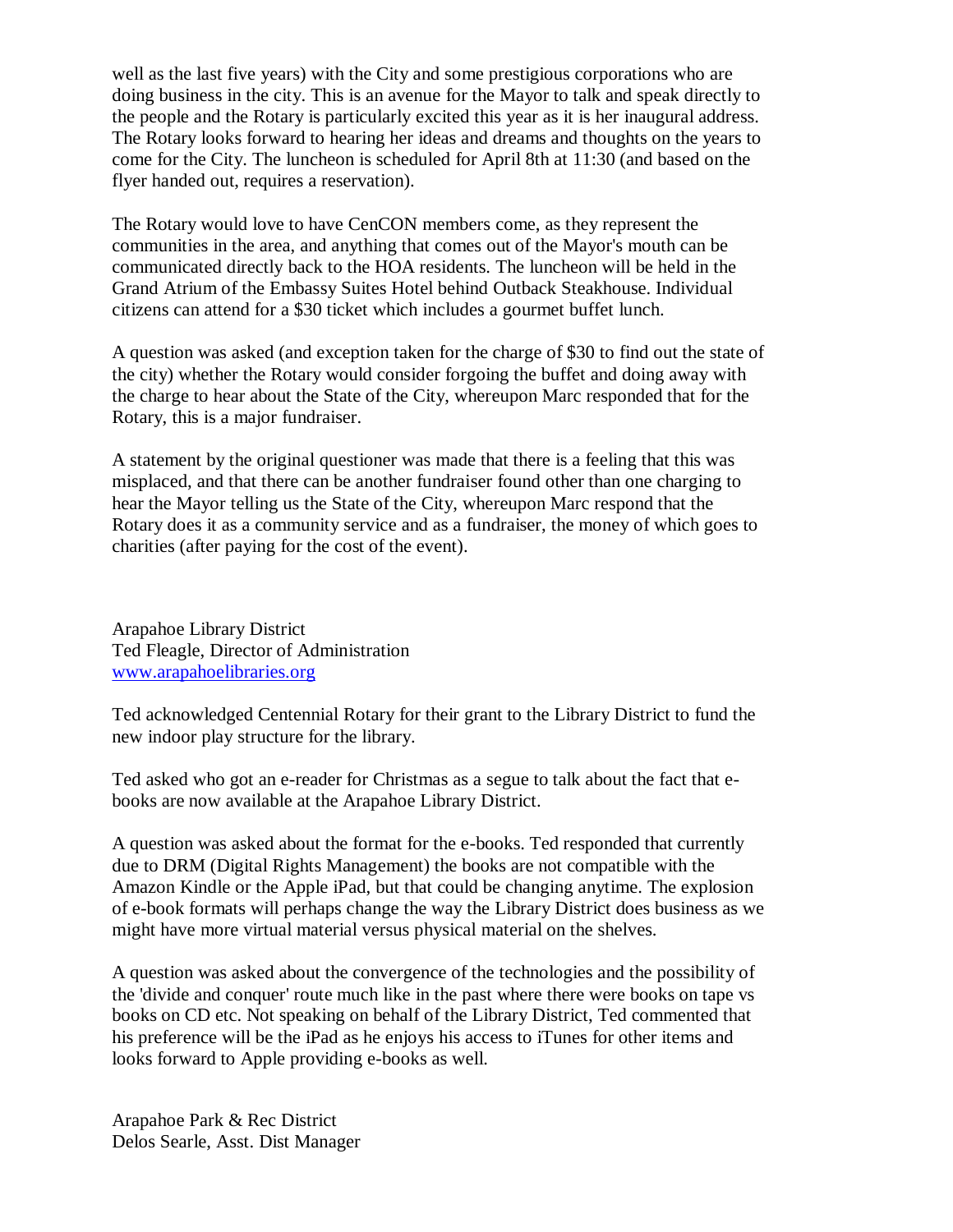#### [www.aprd.org](http://www.aprd.org/)

During the month of March - Trails Recreation Center is offering 20/40 punch passes with 5 extra visits for free when a pass is bought.

Free workshop - Truth in Navigating the College Process - Provides parents of high school students the information you need to know about preparing for college and understanding ways to pay for it. Wednesday, February 24th, from 7-8pm or Saturday, Mar 13, from 10-11am.

Other programs starting up in the next session:

- Cultural Arts Classes beginning March 1st
- Men's Spring Basketball League Wednesdays beginning March 10th
- Triple Threat League Saturdays beginning April 17th and Sundays beginning April 18th
- Classes for moms and moms to be Call 303-269-8409 for more information
- Youth Speed and Conditioning Clinics MWF starting March 1st

Delos was asked to point out the boundaries of his district on a map of the city hanging in the room, which he did. A map of the Arapahoe Park & Recreation District is also on their website.

Fire Districts [www.cfpd.org;](http://www.cfpd.org/) [www.littletongov.org;](http://www.littletongov.org/) [www.parkerfire.org;](http://www.parkerfire.org/) [www.southmetro.org](http://www.southmetro.org/)

Not in Attendance

South Suburban Park & Rec District Jean Ray, Community Liaison [www.sspr.org](http://www.sspr.org/)

South Suburban mainly serves West side of Centennial and Lonetree.

South Suburban Park & Recreation is having a customer appreciation sale in April for 1 week (5th through 11th) for 10% off any pass. Personal training also for 10% off.

Egg-hunt Fun for the Holidays:

- Night-light egg-hunt at the miniature golf course at Colorado Journey (Windermere and Belleview) Friday April 2nd, from 6-9pm, with the younger children starting at 6pm (age 4) and moving on up through the age groups.
- Great Egg Scramble April 3rd, 1:30pm at the Sheridan Community Recreation Center.
- Elegant Scrambled Egg Hunt on Easter Sunday at Lonetree Golf Club 10am-2pm for brunch. Giant seafood display with all you can eat oyster, shrimp, and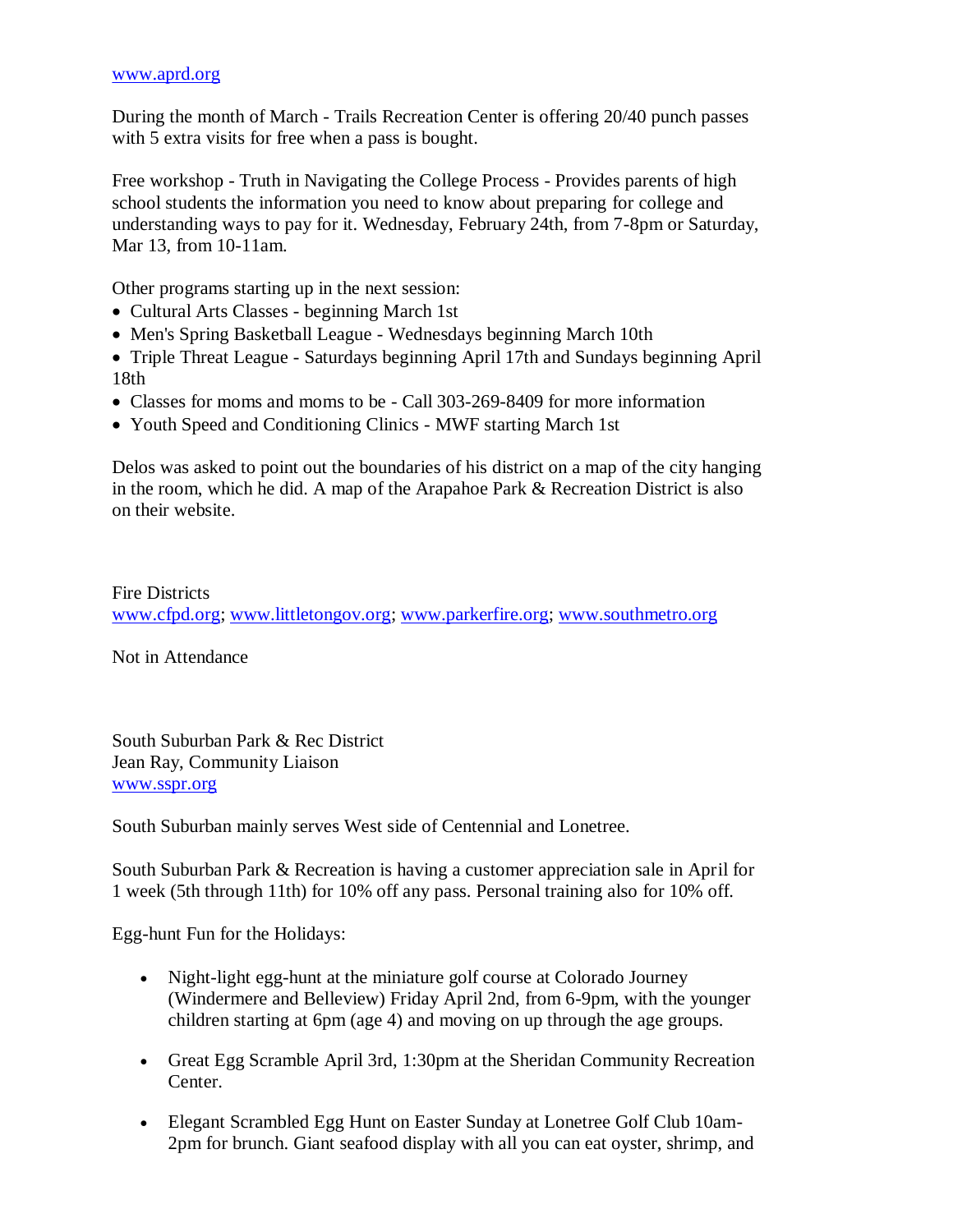crab as well as imported cheeses, tropical fruits, and carved prime rib. Reservations are required 303-790-0202. Cost is \$29.95 for adult \$15.95 children ages 4 to 10 and Free for children under 4.

Learn how to make successful life changes with Jennene Herbet for FREE. Monday April 5th, at 10:30am or Wednesday April 7th, at 6pm. 303-483-7089 reservations required, space is limited.

Elections will be held for South Suburban Park and Recreation District on May 4, 2010. If you want to run you must have your hat in the ring by this Friday the 26th of February. There are currently 4 candidates (with 1 incumbent running). A mail-in ballot will arrive mid April. A question was asked about whether you will get a ballot automatically and was answered yes, as long as you live in the district.

Blood screening during the week of April 20th. April 20th at Lone Tree, April 21st at Goodson, April 22nd Buck, April 23rd Family Sport Center. Cost is \$40 and the results are mailed to your house. No appointment needed but you must fast for 12 hours prior to the testing which occurs between 7am and 9:30am On the 21st of April, at Goodson, you can also do an adult fitness screening for an additional fee of \$10 which provides for cardiovascular, BMI, strength, flexibility, and BP check.

City of Centennial [www.centennialcolorado.com](http://www.centennialcolorado.com/)

## Not in Attendance

Andrea Suhaka spoke about Planning and Zoning 2nd public hearing on Land Development Code rewrite Wednesday the 25th of February. This is to be a public hearing only with no staff presentation. The Code Update website is still active at http://www.centennialcodeupdate.com

Andrea Suhaka spoke about Planning and Zoning's earlier public hearing (a few weeks ago) on the Land Development Code rewrite where staff did make a presentation. She talked about how a lot of District 1 people spoke about the classic issue of "don't put your covenants on my neighborhood". The sections that addressed those kinds of things like parking RV's in front of the house, etc have been pulled for further discussion to be addressed 1 per City Council Study session starting in May. When she gets a schedule she will let us know.

There will be two hearings in late April and May to pass or not pass the Land Development Code, which will not be effective until the zoning map is updated (at least not till the end of this year by her estimation). President Gerry Cummins reminded the body that the Land Development Code rewrite has been underway since December of 2008.

Rhonda Livingston spoke about the city website and about watching for the posted council agendas before a meeting to see when issues relevant to your HOA are being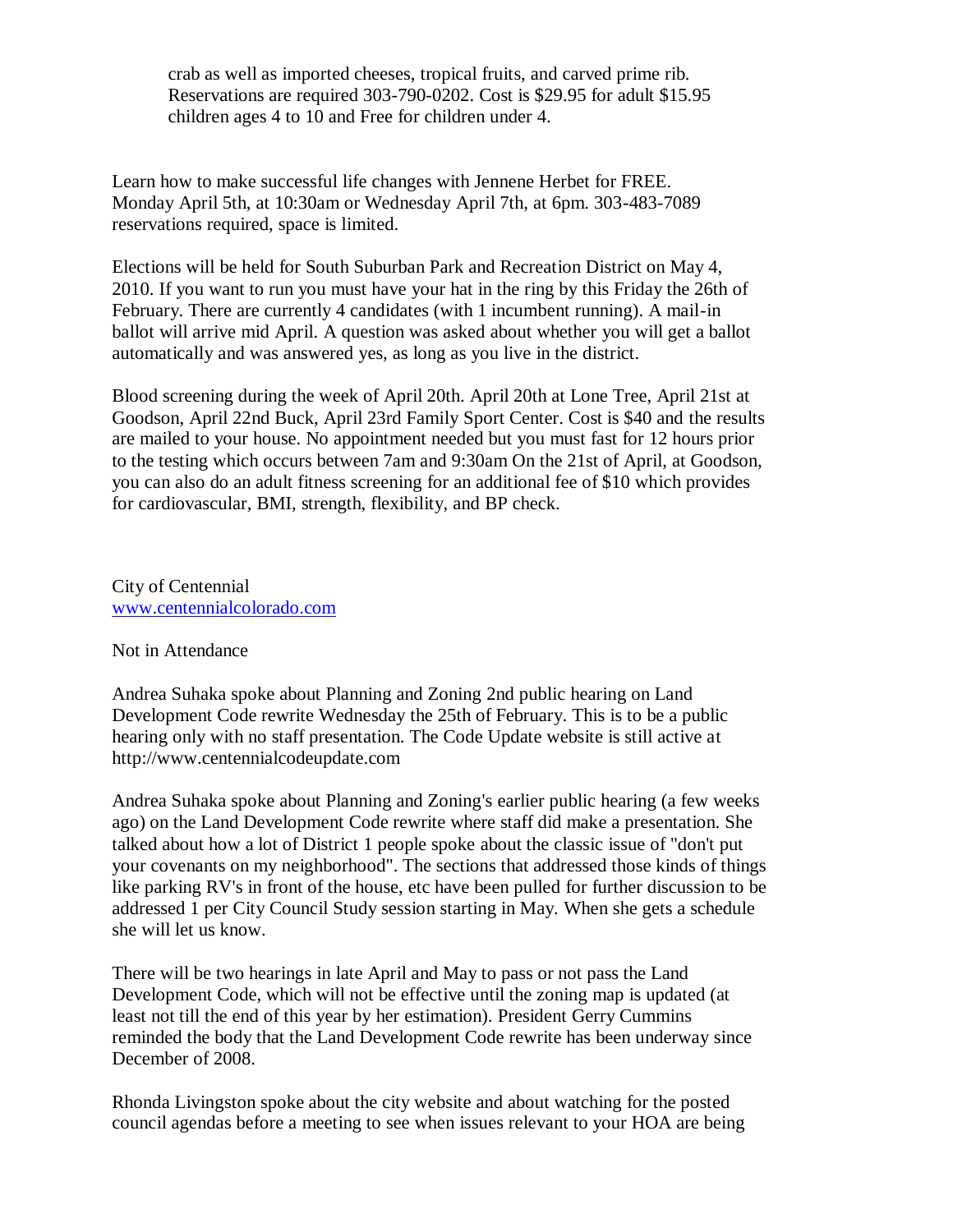discussed.

South Suburban Park Foundation Julie Madden [www.sspf.org](http://www.sspf.org/)

Julie set up a DVD about the South Suburban Park Foundation. The Foundation was created over 30 years ago to enrich the parks and open space in the south metro communities. She discussed the current boundaries of the foundation as well as some of the trail projects that have been done in the past. Julie spoke shortly about a couple projects for future work, such as the Centennial Regional Trail Link, the City Hitch (an historical walking path vs. the concrete trails type) and handed out her newsletter. Julie handed out a few trail maps and indicated how to get one by going to the website and requesting a free copy.

(Julie had Audio/Visual difficulties here, so the meeting moved on to several other topics while she worked on the problem. Once her technical difficulties were solved the meeting returned to the rest of her presentation.)

Julie showed a DVD (approximately 18 minutes) which told about the South Suburban Park Foundation, what is has done, and what it is meant to be to the community. Afterward, there were several member comments about the good work that South Suburban Park Foundation does and how it enhances our communities.

A question was asked about how much the annual budget is for the South Suburban Park Foundation. Julie answered that the budget is project-based. When money comes in, the foundation moves forward with projects that have been on the drawing board. Discussion ensued about the various ways that projects are completed and funded especially when they pass through multiple jurisdictions. Discussion ensued about an upcoming project, the Centennial Regional Trail Link, and how soon that wil be moving forward as well as the various locales the trail will pass through.

CenCON Activities

CAI Workshop - Gerry Cummins, President CenCON Scheduled for Tuesday, 23 March, 6pm to 8pm at Centennial Civic Center - Council Chambers - Dinner provided

Topics listed on the Agenda

- Liens
- Collections/Foreclosure
- Financial Management and Reserves
- Fiduciary Responsibilities of Board Members
- Fair Housing Laws for Owners and Renters

Do we want to cover all of these in one night? Other members of your civic association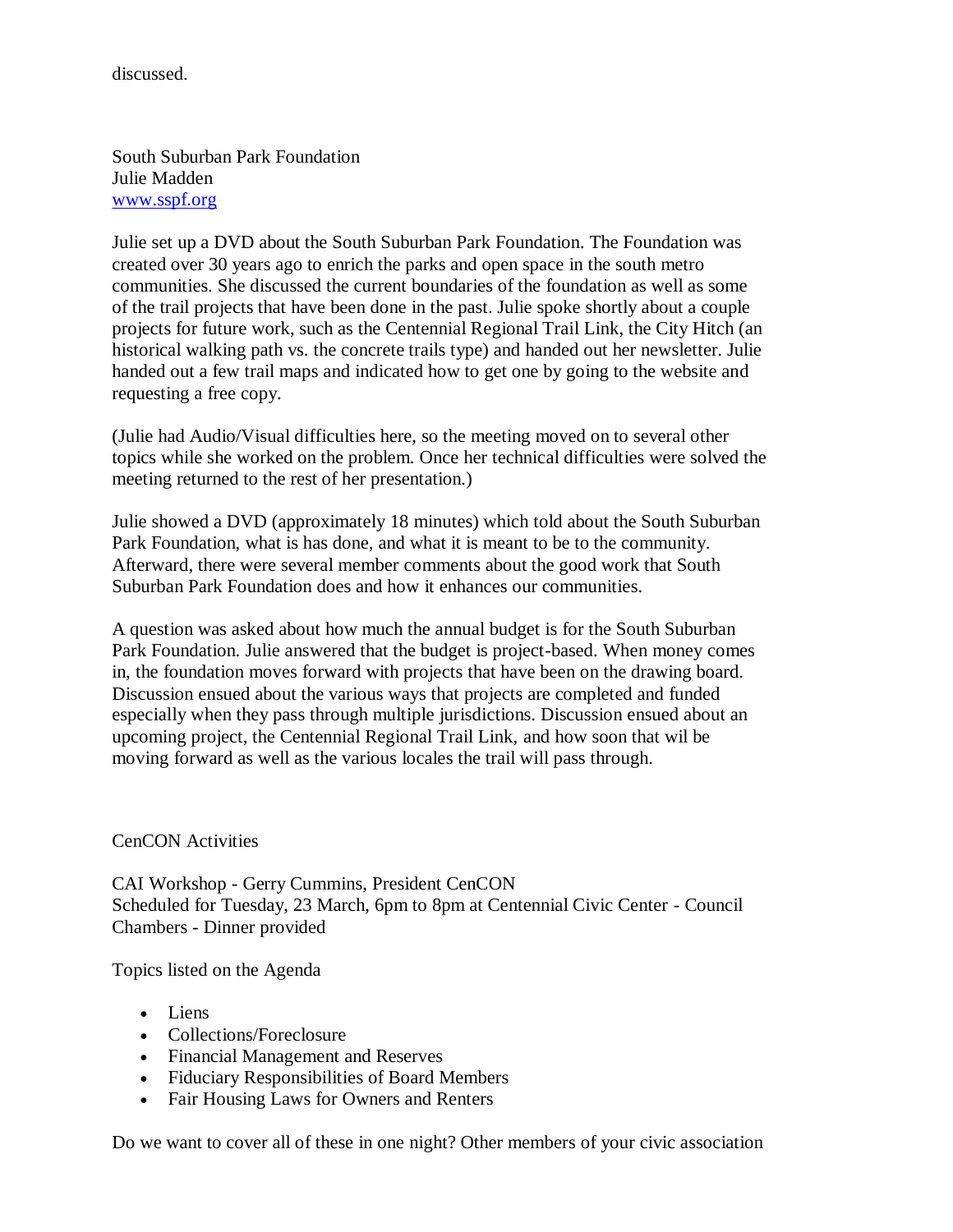are invited to attend.

Proposed Bylaw Revisions - Gerry Cummins, President CenCON Bylaw Change Committee was appointed at the January 25, 2010 CenCON regular meeting. Committee consists of Michael Hall, Gerry Cummins, and Andrea Suhaka. The changes proposed are being presented for discussion at this meeting. [\(click here](http://www.craab.net/cencon/pdf/CenCON%20Bylaws%20proposed%20changes.pdf) for proposed changes to bylaws - yellow highlights are proposed changes)

Some specific discussion items were as follows:

- Article I Section F Political Endorsements question arose about the generality of the addition 'or political agenda'. Discussion ensued. Proposed addition was scrapped. Consensus that first sentence should read 'CenCON shall not affiliate with any political party nor endorse any political party or candidate'.
- Article III Section B Special Meetings question arose about the definition of a special meeting and the possibility of abuse. Discussion ensued. The bylaws do state that a Special Meeting must be approved by a majority of the officers. Also, even though a special meeting might be called, the body must still operate under the same rules as if the meeting had been a regular meeting (with regard to quorums etc)
- Article III Section F Action by Members question arose about removing the words 'in writing'. Discussion ensued. Was originally removed because it was taken to mean actual writing on paper. It was pointed out that in todays day and age, 'in writing' can legally be construed to include email.
- Article III Section L Audit question arose about definition of audit being informal or formal and 'past year's' meaning fiscal or calendar. Discussion ensued. Audit was subsequently defined to mean informal and 'past year's' to mean calendar year.
- Article IV Section E Item 3 Electronic Balloting question arose about wording stating 'when no quorum is present'. Discussion ensued. This item was determined to need more meat and to be reworded.
- Article V Section A Elections question arose on 'No two or more officers....' and regarding the proposed addition. Discussion ensued. The addition needs to deal with becoming elected while in office at CenCON.
- Article V Section C Item  $3$  question arose about the use of the words regular members and it's parallel use throughout. Discussion ensued. Adopt parallel language throughout with regard to members, regular members etc.
- Article VI Section D Items 1 and 2 question arose with regard to removing paid members for not attending meetings. Addition was initially made based on quorum rules. Discussion ensued. This issue has not been solved. Some agreed with 'A member organization, absent for a predetermined time, shall not be considered in the calculation of a quorum.' and others felt that lowering the requirements for a quorum undermines your reason for being.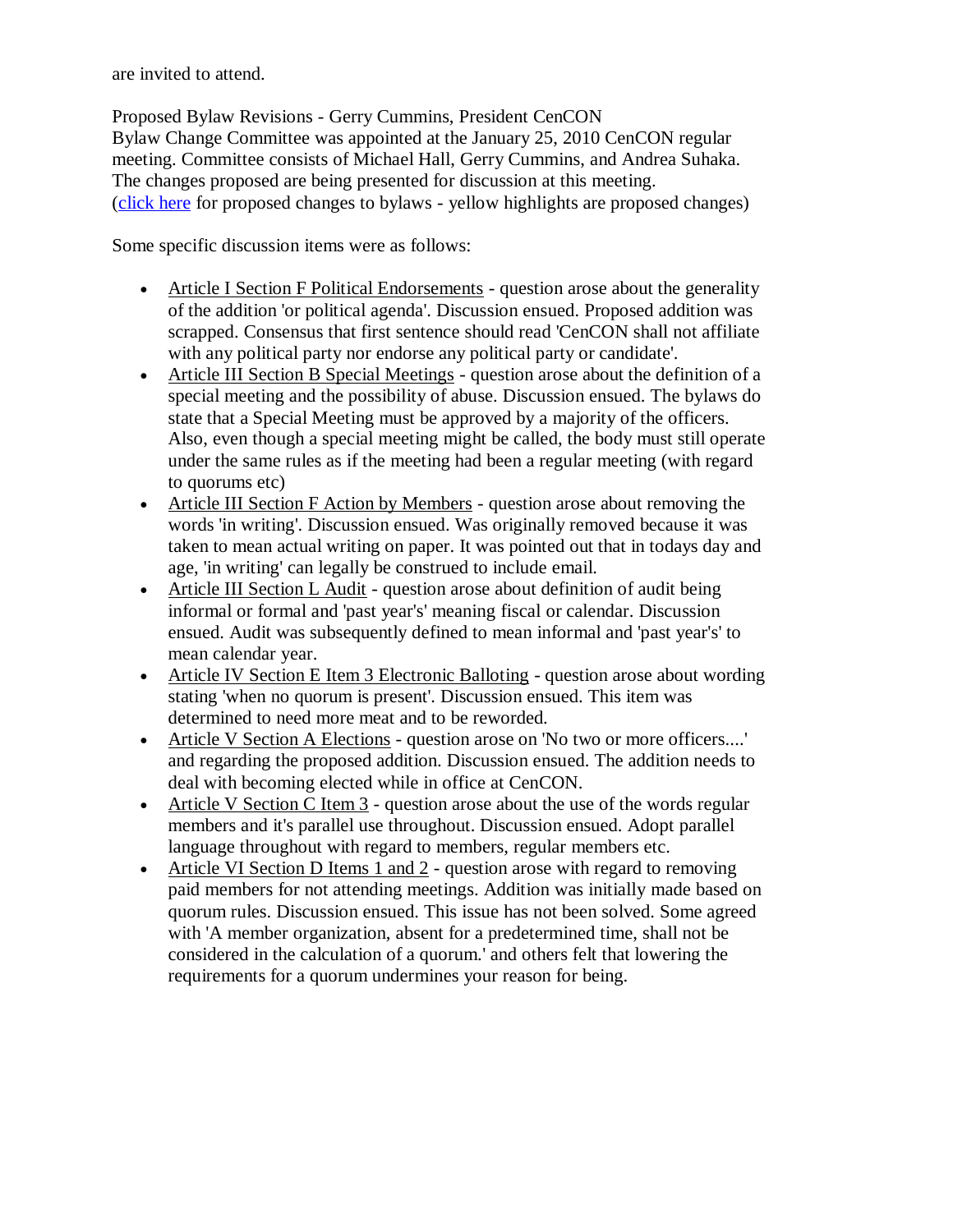### CenCON Business

Treasurer Report Don Strickland, Treasurer

1 new member brings total members up to 56 (that new member paid for the quarter).

February 22, 2010

| <b>Checking:</b> |                            |               |
|------------------|----------------------------|---------------|
|                  | Previous Balance: \$101.02 |               |
| Deposits:        |                            |               |
|                  |                            | Dues: \$15.00 |
|                  | From Savings: \$300.00     |               |
| Expenses:        |                            |               |
|                  | Current Balance: \$416.02  |               |
|                  |                            |               |

### **Savings:**

Previous Balance: \$2489.26 To Checking: \$300.00 Current Balance: \$2189.26

Changed signers for the checking account to Gerry from Cathy.

There was a question about how dues are collected, and whether Willow Creek 3 has paid thier dues. It was noted by Don that Willow Creek 3 was already paid up through March. Dues notices for the upcoming year will be emailed out after the 1st of April, 2010.

## Gerry Cummins, President

The question was asked 'Is there any interest in ascertaining what the level of dues are throughout homeowners associations?' Paul Schauer commented that not only ascertaining the dues levels is important, but also the services that go along with it. Along with the need to have the information of the asset value and life expectancies of those assets, there will be some HOAs that will need to look at increasing their reserves, and that will ultimately mean raising dues. The survey will indicate where an HOA or community sits with regard to services rendered by the HOA and the dues paid. Discussion ensued regarding items to be included on the survey and how relevant they will be considering houses vs condos, mandatory vs voluntary etc.

Minutes Christopher Raab, Secretary